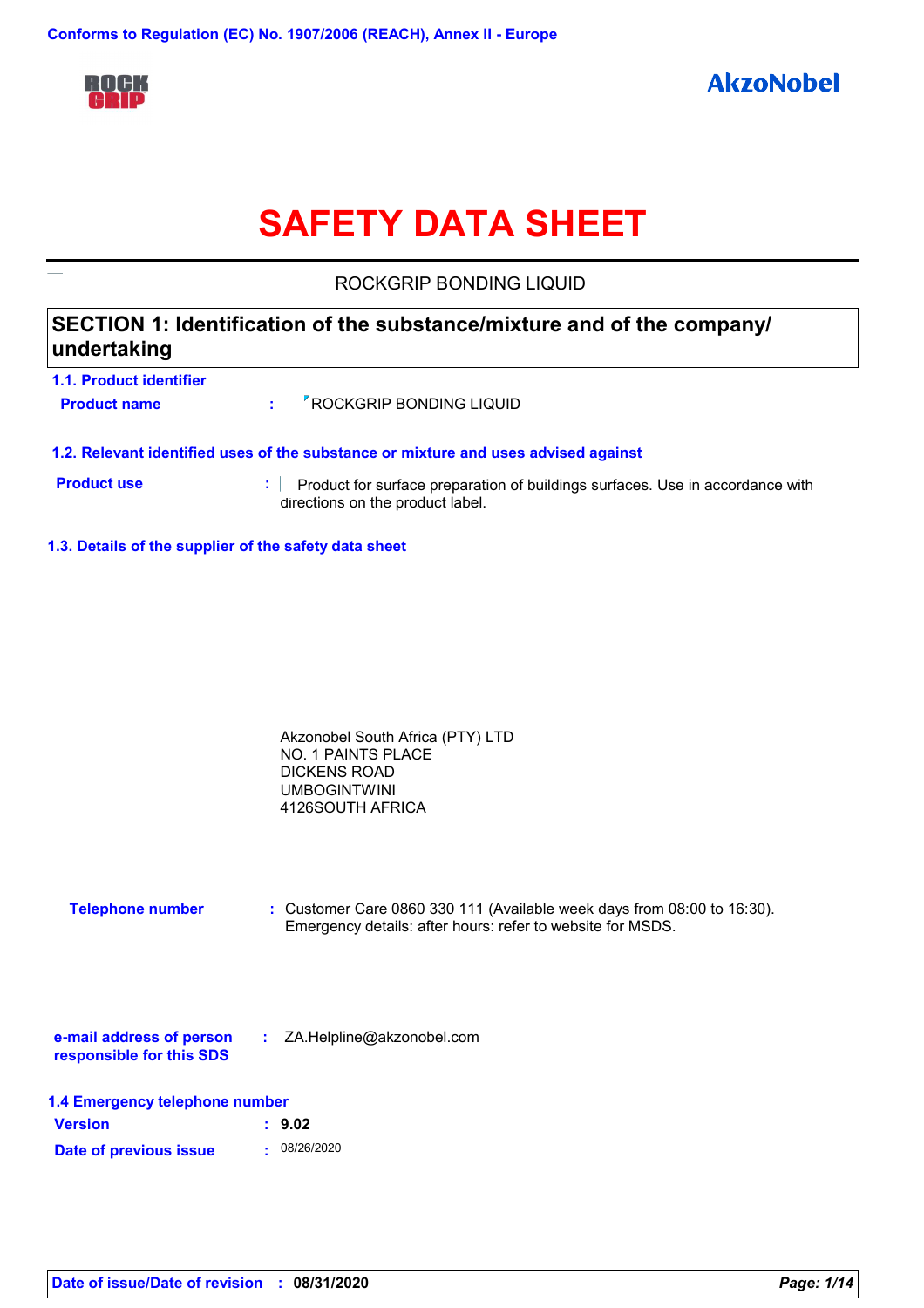## **SECTION 2: Hazards identification**

## **2.1 Classification of the substance or mixture**

#### **Product definition : Mixture**

### **Classification according to Regulation (EC) No. 1272/2008 [CLP/GHS]**

Flam. Liq. 3, H226 STOT SE 3, H336 STOT RE 1, H372 Asp. Tox. 1, H304 Aquatic Chronic 2, H411

The product is classified as hazardous according to Regulation (EC) 1272/2008 as amended.

| <b>Ingredients of unknown</b><br><b>toxicity</b> | $: 0\%$ |
|--------------------------------------------------|---------|
| <b>Ingredients of unknown</b><br>ecotoxicity     | $: 0\%$ |

See Section 11 for more detailed information on health effects and symptoms. See Section 16 for the full text of the H statements declared above.

|  | <b>2.2 Label elements</b> |  |
|--|---------------------------|--|
|  |                           |  |

| <b>Hazard pictograms</b>                                                                                                                                        |                                                                                                                                                                                                                                                                                   |
|-----------------------------------------------------------------------------------------------------------------------------------------------------------------|-----------------------------------------------------------------------------------------------------------------------------------------------------------------------------------------------------------------------------------------------------------------------------------|
| <b>Signal word</b>                                                                                                                                              | : Danger                                                                                                                                                                                                                                                                          |
| <b>Hazard statements</b>                                                                                                                                        | : H226 - Flammable liquid and vapour.<br>H304 - May be fatal if swallowed and enters airways.<br>H336 - May cause drowsiness or dizziness.<br>H372 - Causes damage to organs through prolonged or repeated exposure.<br>H411 - Toxic to aquatic life with long lasting effects.   |
| <b>Precautionary statements</b>                                                                                                                                 |                                                                                                                                                                                                                                                                                   |
| <b>General</b>                                                                                                                                                  | : P102 - Keep out of reach of children.<br>P101 - If medical advice is needed, have product container or label at hand.                                                                                                                                                           |
| <b>Prevention</b>                                                                                                                                               | : P210 - Keep away from heat, hot surfaces, sparks, open flames and other ignition<br>sources. No smoking.<br>P233 - Keep container tightly closed.<br>P260 - Do not breathe vapour.                                                                                              |
| <b>Response</b>                                                                                                                                                 | : P304 + P340 - IF INHALED: Remove person to fresh air and keep comfortable for<br>breathing.<br>P301 + P310 + P331 - IF SWALLOWED: Immediately call a POISON CENTER or<br>doctor. Do NOT induce vomiting.<br>P312 - Call a POISON CENTER or doctor/physician if you feel unwell. |
| <b>Storage</b>                                                                                                                                                  | $:$ P235 - Keep cool.                                                                                                                                                                                                                                                             |
| <b>Disposal</b>                                                                                                                                                 | : P501 - Dispose of contents and container in accordance with all local, regional,<br>national or international regulations.                                                                                                                                                      |
| <b>Hazardous ingredients</b>                                                                                                                                    | : Naphtha (petroleum), hydrodesulfurized heavy<br>Solvent naphtha (petroleum), medium aliph.                                                                                                                                                                                      |
| <b>Supplemental label</b><br>elements                                                                                                                           | : Not applicable.                                                                                                                                                                                                                                                                 |
| <b>Annex XVII - Restrictions</b><br>on the manufacture,<br>placing on the market and<br>use of certain dangerous<br>substances, mixtures and<br><b>articles</b> | : Not applicable.                                                                                                                                                                                                                                                                 |
| <b>Special packaging requirements</b>                                                                                                                           |                                                                                                                                                                                                                                                                                   |
| <b>Containers to be fitted</b><br>with child-resistant<br>fastenings                                                                                            | : Yes, applicable.                                                                                                                                                                                                                                                                |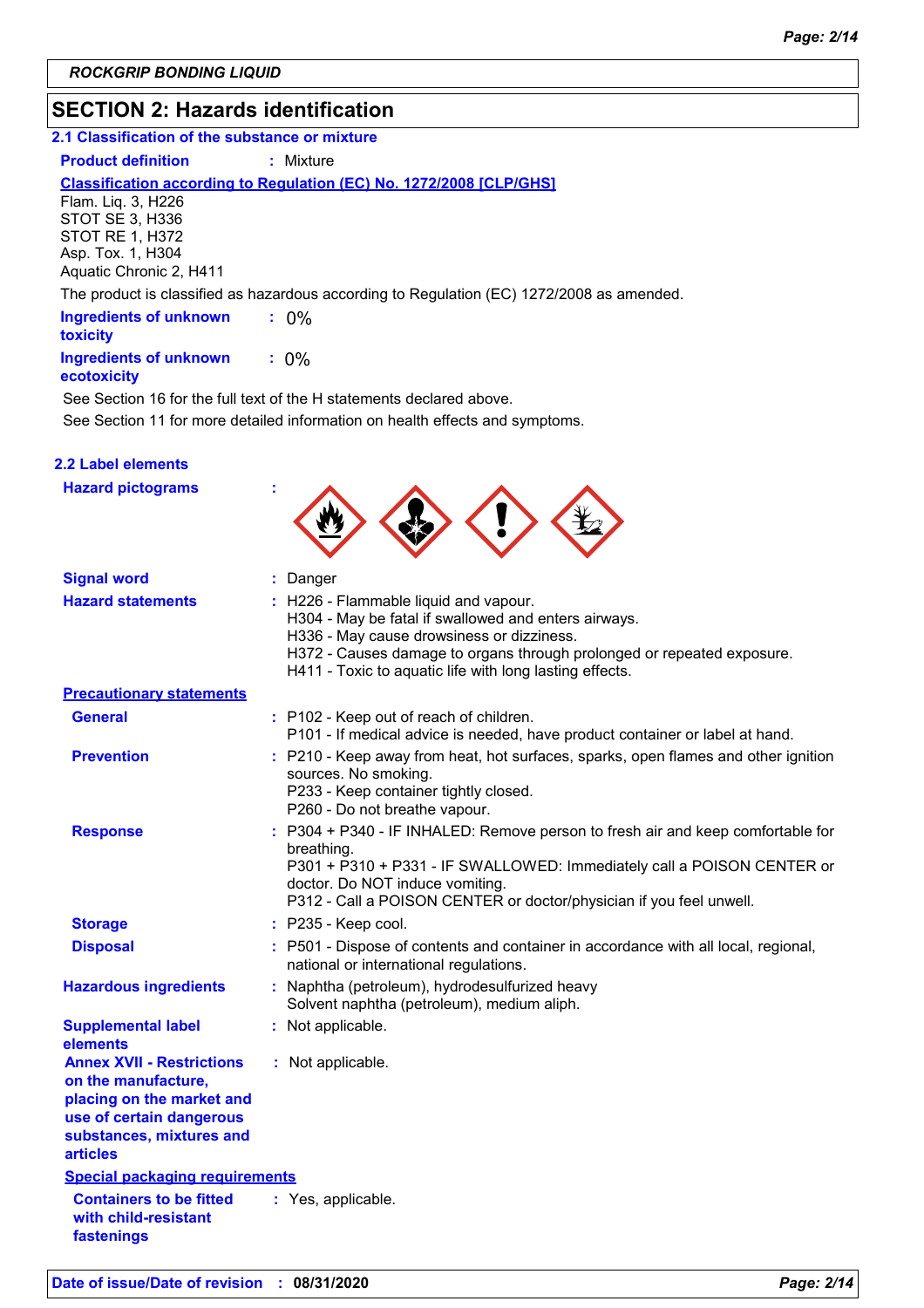## **SECTION 2: Hazards identification**

**Tactile warning of danger :** Yes, applicable.

### **2.3 Other hazards**

**Other hazards which do : not result in classification** : None known.

## **SECTION 3: Composition/information on ingredients**

| <b>3.2 Mixtures</b>                                                  | ٠<br>Mixture                                               |               |                                                                                                                                                                                                          |             |
|----------------------------------------------------------------------|------------------------------------------------------------|---------------|----------------------------------------------------------------------------------------------------------------------------------------------------------------------------------------------------------|-------------|
| <b>Product/ingredient name</b>                                       | <b>Identifiers</b>                                         | $\frac{9}{6}$ | <b>Regulation (EC) No.</b><br>1272/2008 [CLP]                                                                                                                                                            | <b>Type</b> |
| Naphtha (petroleum),<br>hydrodesulfurized heavy                      | EC: 265-185-4<br>CAS: 64742-82-1                           | l≥50 - ≤75    | Flam. Liq. 3, H226<br>STOT SE 3, H336<br>STOT RE 2, H373 (respiratory system)<br>Asp. Tox. 1, H304<br>Aquatic Chronic 2, H411                                                                            | $[1]$       |
| Solvent naphtha (petroleum),<br>medium aliph.                        | EC: 265-191-7<br>CAS: 64742-88-7<br>Index:<br>649-405-00-X | l≥10 - ≤20    | STOT RE 1, H372 (central nervous system  [1]<br>(CNS)<br>Asp. Tox. 1, H304                                                                                                                               |             |
| <b>Reaction Mass of</b><br>Ethylbenzene and M-Xylene<br>and P-Xylene | REACH #:<br>01-2119488216-32                               | $ $ < 10      | Flam. Liq. 3, H226<br>Acute Tox. 4, H312<br>Acute Tox. 4, H332<br>Skin Irrit. 2, H315<br>Eye Irrit. 2, H319<br><b>STOT SE 3, H335</b><br>STOT RE 2, H373<br>Asp. Tox. 1, H304<br>Aquatic Chronic 3, H412 | $[1]$       |
| Solvent naphtha (petroleum),<br>heavy arom.                          | EC: 265-198-5<br>CAS: 64742-94-5<br>Index:<br>649-424-00-3 | ≤5            | <b>STOT SE 3, H335</b><br>Asp. Tox. 1, H304<br>Aquatic Chronic 2, H411<br><b>EUH066</b>                                                                                                                  | $[1]$       |
| mesitylene                                                           | EC: 203-604-4<br>CAS: 108-67-8<br>Index:<br>601-025-00-5   | ∣≤0,3         | Flam. Liq. 3, H226<br><b>STOT SE 3, H335</b><br>Aquatic Chronic 2, H411<br>See Section 16 for<br>the full text of the H<br>statements declared<br>above.                                                 | [1] [2]     |

There are no additional ingredients present which, within the current knowledge of the supplier and in the

concentrations applicable, are classified as hazardous to health or the environment, are PBTs, vPvBs or Substances of equivalent concern, or have been assigned a workplace exposure limit and hence require reporting in this section.

## **Type**

[1] Substance classified with a health or environmental hazard

[2] Substance with a workplace exposure limit

[3] Substance meets the criteria for PBT according to Regulation (EC) No. 1907/2006, Annex XIII

[4] Substance meets the criteria for vPvB according to Regulation (EC) No. 1907/2006, Annex XIII

[5] Substance of equivalent concern

[6] Additional disclosure due to company policy

Occupational exposure limits, if available, are listed in Section 8.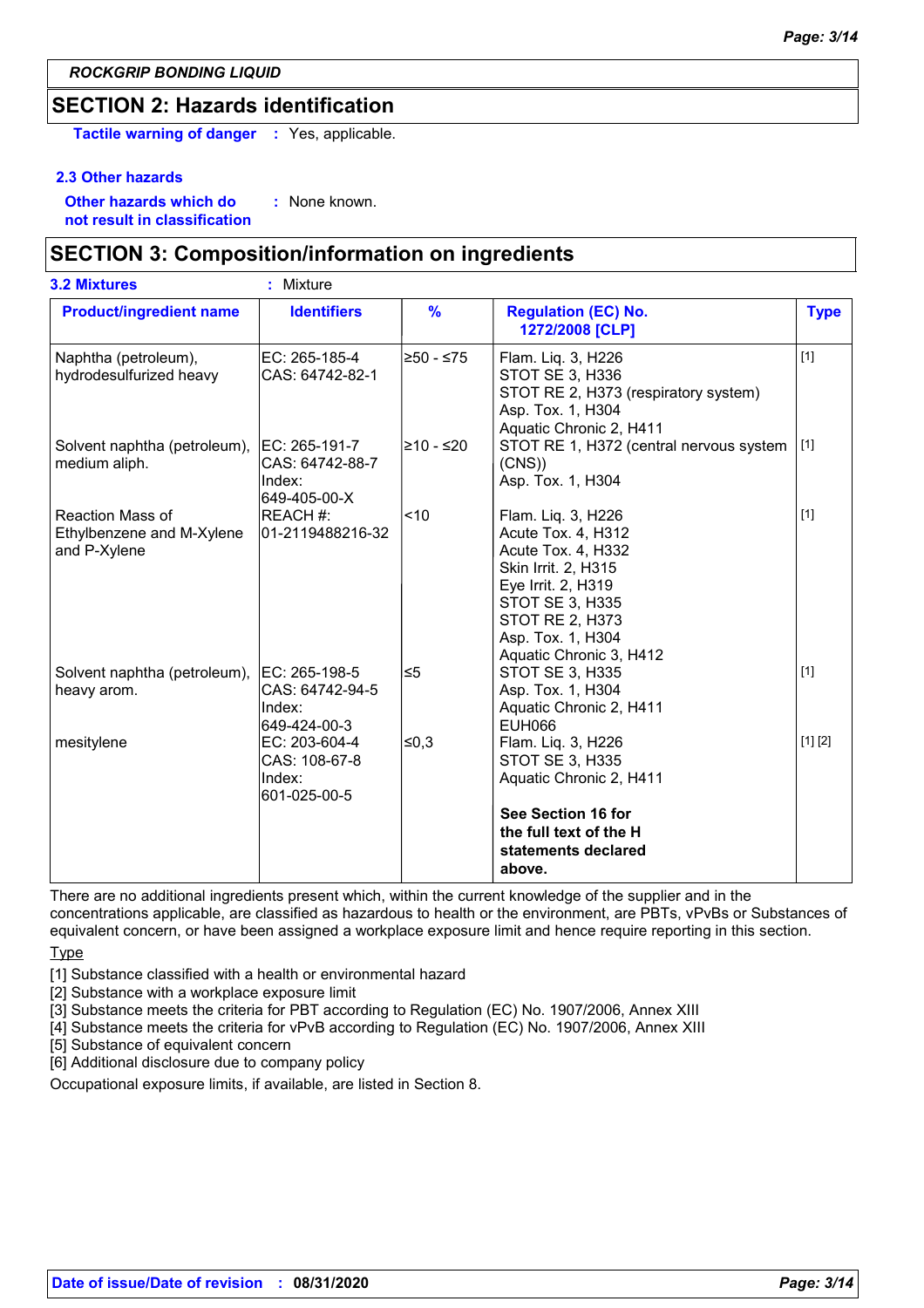## **SECTION 4: First aid measures**

| 4.1 Description of first aid measures |                                                                                                                                                                                                                                                                                                                         |
|---------------------------------------|-------------------------------------------------------------------------------------------------------------------------------------------------------------------------------------------------------------------------------------------------------------------------------------------------------------------------|
| <b>General</b>                        | : In all cases of doubt, or when symptoms persist, seek medical attention. Never give<br>anything by mouth to an unconscious person. If unconscious, place in recovery<br>position and seek medical advice.                                                                                                             |
| <b>Eye contact</b>                    | : Remove contact lenses, irrigate copiously with clean, fresh water, holding the<br>eyelids apart for at least 10 minutes and seek immediate medical advice.                                                                                                                                                            |
| <b>Inhalation</b>                     | : Remove to fresh air. Keep person warm and at rest. If not breathing, if breathing is<br>irregular or if respiratory arrest occurs, provide artificial respiration or oxygen by<br>trained personnel.                                                                                                                  |
| <b>Skin contact</b>                   | : Remove contaminated clothing and shoes. Wash skin thoroughly with soap and<br>water or use recognised skin cleanser. Do NOT use solvents or thinners.                                                                                                                                                                 |
| <b>Ingestion</b>                      | : If swallowed, seek medical advice immediately and show the container or label.<br>Keep person warm and at rest. Do NOT induce vomiting.                                                                                                                                                                               |
| <b>Protection of first-aiders</b>     | : No action shall be taken involving any personal risk or without suitable training. If it<br>is suspected that fumes are still present, the rescuer should wear an appropriate<br>mask or self-contained breathing apparatus. It may be dangerous to the person<br>providing aid to give mouth-to-mouth resuscitation. |

### **4.2 Most important symptoms and effects, both acute and delayed**

There are no data available on the mixture itself. The mixture has been assessed following the conventional method of the CLP Regulation (EC) No 1272/2008 and is classified for toxicological properties accordingly. See Sections 2 and 3 for details.

Exposure to component solvent vapour concentrations in excess of the stated occupational exposure limit may result in adverse health effects such as mucous membrane and respiratory system irritation and adverse effects on the kidneys, liver and central nervous system. Symptoms and signs include headache, dizziness, fatigue, muscular weakness, drowsiness and, in extreme cases, loss of consciousness.

Solvents may cause some of the above effects by absorption through the skin. Repeated or prolonged contact with the mixture may cause removal of natural fat from the skin, resulting in non-allergic contact dermatitis and absorption through the skin.

If splashed in the eyes, the liquid may cause irritation and reversible damage.

Ingestion may cause nausea, diarrhea and vomiting.

This takes into account, where known, delayed and immediate effects and also chronic effects of components from short-term and long-term exposure by oral, inhalation and dermal routes of exposure and eye contact.

#### **4.3 Indication of any immediate medical attention and special treatment needed**

| <b>Notes to physician</b>  | Treat symptomatically. Contact poison treatment specialist immediately if large<br>quantities have been ingested or inhaled. |
|----------------------------|------------------------------------------------------------------------------------------------------------------------------|
| <b>Specific treatments</b> | No specific treatment.                                                                                                       |

See toxicological information (Section 11)

## **SECTION 5: Firefighting measures**

| 5.1 Extinguishing media                |                                                                      |
|----------------------------------------|----------------------------------------------------------------------|
| <b>Suitable extinguishing</b><br>media | : Recommended: alcohol-resistant foam, $CO2$ , powders, water spray. |
| Unsuitable extinguishing<br>media      | : Do not use water jet.                                              |

#### **5.2 Special hazards arising from the substance or mixture**

| <b>Hazards from the</b><br>substance or mixture | : Fire will produce dense black smoke. Exposure to decomposition products may<br>cause a health hazard.                      |
|-------------------------------------------------|------------------------------------------------------------------------------------------------------------------------------|
| <b>Hazardous combustion</b><br>products         | : Decomposition products may include the following materials: carbon monoxide,<br>carbon dioxide, smoke, oxides of nitrogen. |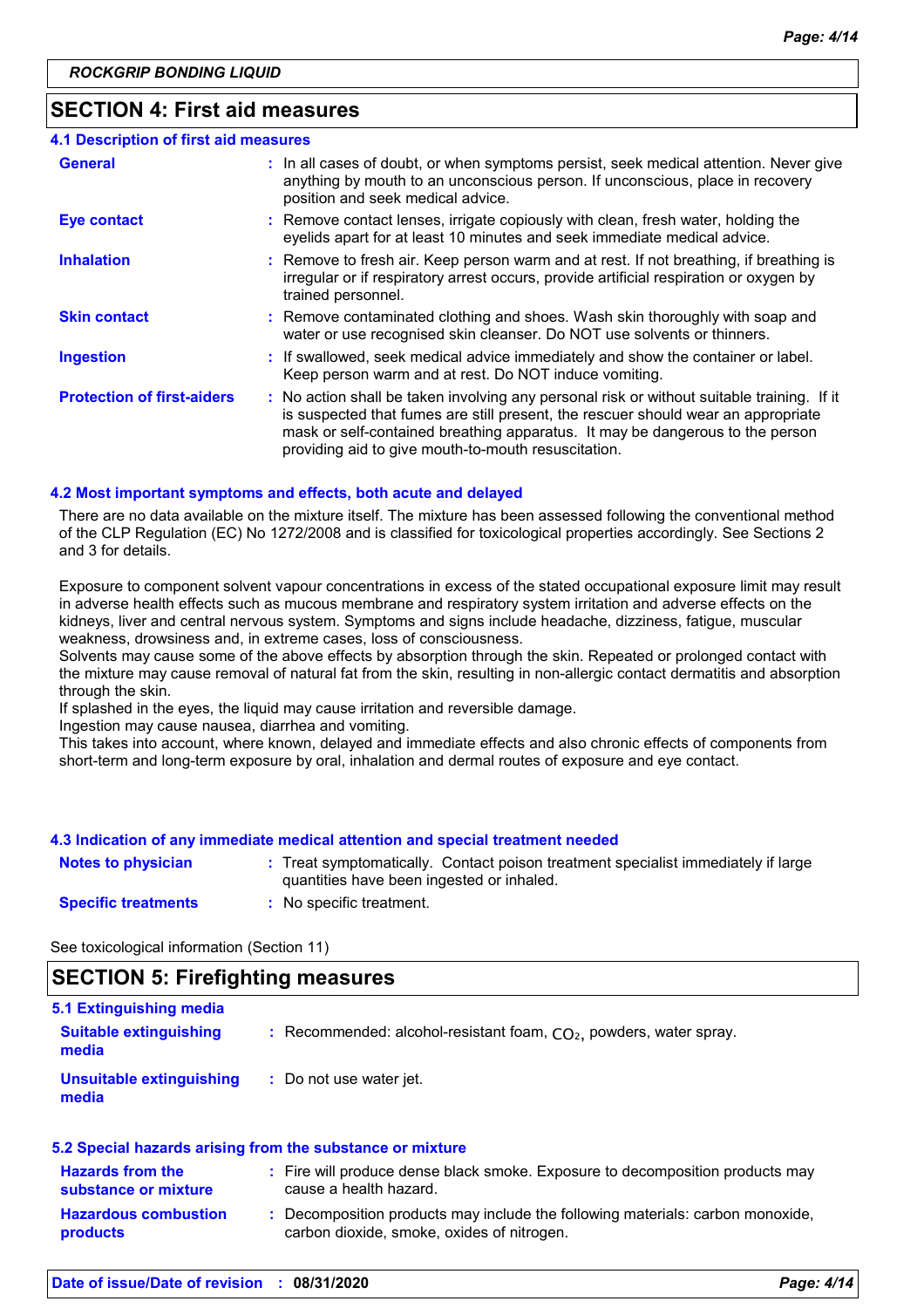## **SECTION 5: Firefighting measures**

| 5.3 Advice for firefighters                              |                                                                                                                    |
|----------------------------------------------------------|--------------------------------------------------------------------------------------------------------------------|
| <b>Special protective actions</b><br>for fire-fighters   | : Cool closed containers exposed to fire with water. Do not release runoff from fire to<br>drains or watercourses. |
| <b>Special protective</b><br>equipment for fire-fighters | : Appropriate breathing apparatus may be required.                                                                 |

# **SECTION 6: Accidental release measures**

|                                                                | 6.1 Personal precautions, protective equipment and emergency procedures                                                                                                                                                                                                            |
|----------------------------------------------------------------|------------------------------------------------------------------------------------------------------------------------------------------------------------------------------------------------------------------------------------------------------------------------------------|
| For non-emergency<br>personnel                                 | : Exclude sources of ignition and ventilate the area. Avoid breathing vapour or mist.<br>Refer to protective measures listed in sections 7 and 8.                                                                                                                                  |
| For emergency responders                                       | : If specialised clothing is required to deal with the spillage, take note of any<br>information in Section 8 on suitable and unsuitable materials. See also the<br>information in "For non-emergency personnel".                                                                  |
| <b>6.2 Environmental</b><br>precautions                        | : Do not allow to enter drains or watercourses. If the product contaminates lakes,<br>rivers, or sewers, inform the appropriate authorities in accordance with local<br>regulations.                                                                                               |
| 6.3 Methods and material<br>for containment and<br>cleaning up | : Contain and collect spillage with non-combustible, absorbent material e.g. sand,<br>earth, vermiculite or diatomaceous earth and place in container for disposal<br>according to local regulations (see Section 13). Preferably clean with a detergent.<br>Avoid using solvents. |
| 6.4 Reference to other<br><b>sections</b>                      | : See Section 1 for emergency contact information.<br>See Section 8 for information on appropriate personal protective equipment.<br>See Section 13 for additional waste treatment information.                                                                                    |

## **SECTION 7: Handling and storage**

The information in this section contains generic advice and guidance. The list of Identified Uses in Section 1 should be consulted for any available use-specific information provided in the Exposure Scenario(s).

| <b>7.1 Precautions for safe</b><br>handling | : Prevent the creation of flammable or explosive concentrations of vapours in air and<br>avoid vapour concentrations higher than the occupational exposure limits.<br>In addition, the product should only be used in areas from which all naked lights and<br>other sources of ignition have been excluded. Electrical equipment should be<br>protected to the appropriate standard.<br>Mixture may charge electrostatically: always use earthing leads when transferring<br>from one container to another.<br>Operators should wear antistatic footwear and clothing and floors should be of the<br>conducting type.<br>Keep away from heat, sparks and flame. No sparking tools should be used.<br>Avoid contact with skin and eyes. Avoid the inhalation of dust, particulates, spray or<br>mist arising from the application of this mixture. Avoid inhalation of dust from<br>sanding.<br>Eating, drinking and smoking should be prohibited in areas where this material is<br>handled, stored and processed.<br>Put on appropriate personal protective equipment (see Section 8).<br>Never use pressure to empty. Container is not a pressure vessel.<br>Always keep in containers made from the same material as the original one.<br>Comply with the health and safety at work laws.<br>Do not allow to enter drains or watercourses.<br>Information on fire and explosion protection<br>Vapours are heavier than air and may spread along floors. Vapours may form<br>explosive mixtures with air. |
|---------------------------------------------|--------------------------------------------------------------------------------------------------------------------------------------------------------------------------------------------------------------------------------------------------------------------------------------------------------------------------------------------------------------------------------------------------------------------------------------------------------------------------------------------------------------------------------------------------------------------------------------------------------------------------------------------------------------------------------------------------------------------------------------------------------------------------------------------------------------------------------------------------------------------------------------------------------------------------------------------------------------------------------------------------------------------------------------------------------------------------------------------------------------------------------------------------------------------------------------------------------------------------------------------------------------------------------------------------------------------------------------------------------------------------------------------------------------------------------------------------------------------------------------------------------------|
|---------------------------------------------|--------------------------------------------------------------------------------------------------------------------------------------------------------------------------------------------------------------------------------------------------------------------------------------------------------------------------------------------------------------------------------------------------------------------------------------------------------------------------------------------------------------------------------------------------------------------------------------------------------------------------------------------------------------------------------------------------------------------------------------------------------------------------------------------------------------------------------------------------------------------------------------------------------------------------------------------------------------------------------------------------------------------------------------------------------------------------------------------------------------------------------------------------------------------------------------------------------------------------------------------------------------------------------------------------------------------------------------------------------------------------------------------------------------------------------------------------------------------------------------------------------------|

## **7.2 Conditions for safe storage, including any incompatibilities**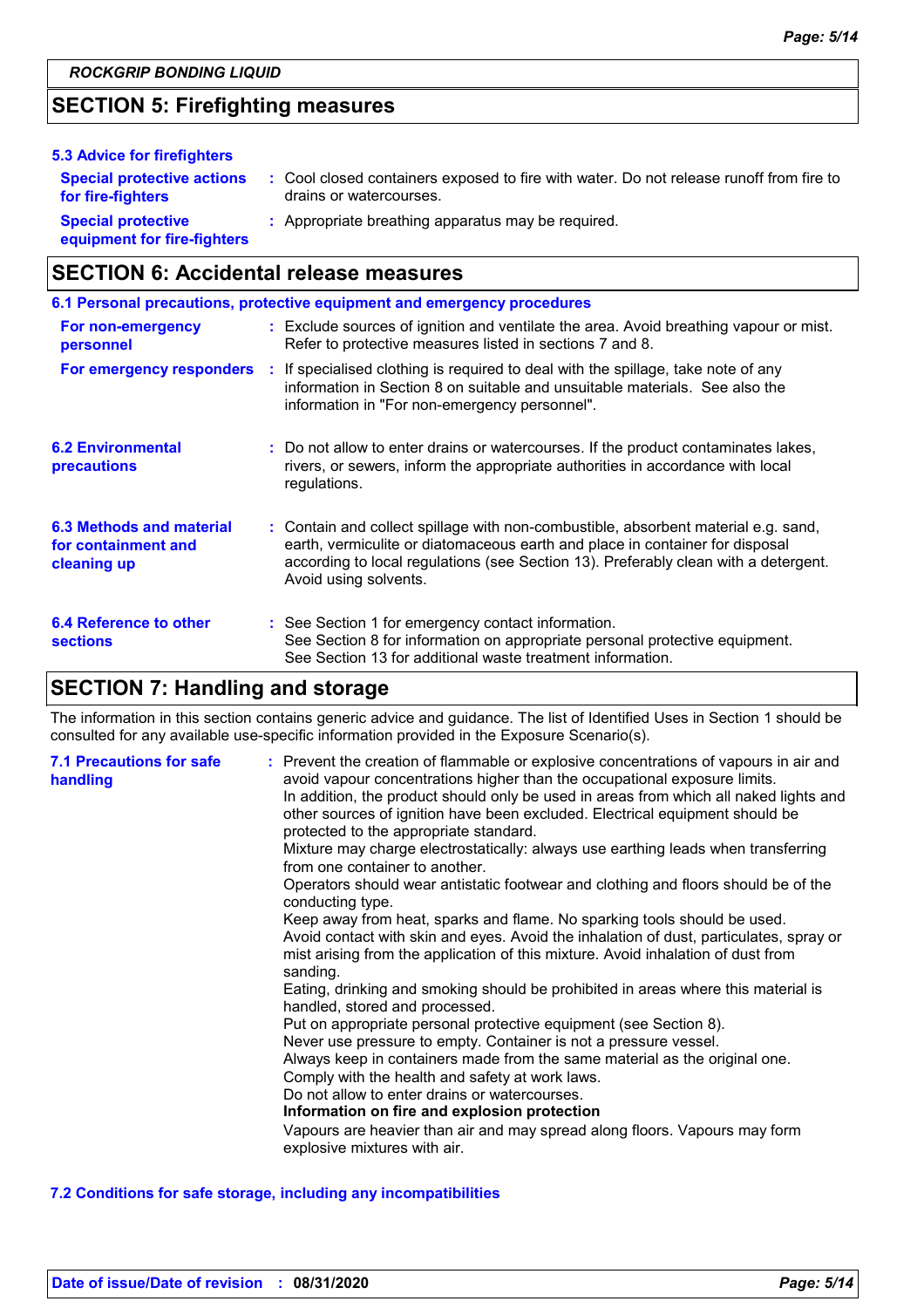## **SECTION 7: Handling and storage**

Store in accordance with local regulations.

### **Notes on joint storage**

Keep away from: oxidising agents, strong alkalis, strong acids.

**Additional information on storage conditions**

Observe label precautions. Store in a dry, cool and well-ventilated area. Keep away from heat and direct sunlight. Keep away from sources of ignition. No smoking. Prevent unauthorised access. Containers that have been opened must be carefully resealed and kept upright to prevent leakage.

## **7.3 Specific end use(s)**

**Recommendations : Industrial sector specific : solutions** : Not available. : Not available.

## **SECTION 8: Exposure controls/personal protection**

The information in this section contains generic advice and guidance. Information is provided based on typical anticipated uses of the product. Additional measures might be required for bulk handling or other uses that could significantly increase worker exposure or environmental releases.

## **8.1 Control parameters**

#### **Occupational exposure limits**

| <b>Product/ingredient name</b>              |           | <b>Exposure limit values</b>                                                                                                                                                                                                                                                                                                                                                                                                                                                                                                                                                                                                                                                                                                                                                                                                                                                                                                                                                                                        |  |  |  |  |
|---------------------------------------------|-----------|---------------------------------------------------------------------------------------------------------------------------------------------------------------------------------------------------------------------------------------------------------------------------------------------------------------------------------------------------------------------------------------------------------------------------------------------------------------------------------------------------------------------------------------------------------------------------------------------------------------------------------------------------------------------------------------------------------------------------------------------------------------------------------------------------------------------------------------------------------------------------------------------------------------------------------------------------------------------------------------------------------------------|--|--|--|--|
| mesitylene                                  |           | EU OEL (Europe, 2/2017). Notes: list of indicative occupational<br>exposure limit values<br>TWA: 20 ppm 8 hours.<br>TWA: 100 mg/m <sup>3</sup> 8 hours.                                                                                                                                                                                                                                                                                                                                                                                                                                                                                                                                                                                                                                                                                                                                                                                                                                                             |  |  |  |  |
| <b>Recommended monitoring</b><br>procedures | required. | If this product contains ingredients with exposure limits, personal, workplace<br>atmosphere or biological monitoring may be required to determine the effectiveness<br>of the ventilation or other control measures and/or the necessity to use respiratory<br>protective equipment. Reference should be made to monitoring standards, such as<br>the following: European Standard EN 689 (Workplace atmospheres - Guidance for<br>the assessment of exposure by inhalation to chemical agents for comparison with<br>limit values and measurement strategy) European Standard EN 14042 (Workplace<br>atmospheres - Guide for the application and use of procedures for the assessment<br>of exposure to chemical and biological agents) European Standard EN 482<br>(Workplace atmospheres - General requirements for the performance of procedures<br>for the measurement of chemical agents) Reference to national guidance<br>documents for methods for the determination of hazardous substances will also be |  |  |  |  |
| <b>DNELs/DMELs</b>                          |           |                                                                                                                                                                                                                                                                                                                                                                                                                                                                                                                                                                                                                                                                                                                                                                                                                                                                                                                                                                                                                     |  |  |  |  |
| No DNELs/DMELs available.                   |           |                                                                                                                                                                                                                                                                                                                                                                                                                                                                                                                                                                                                                                                                                                                                                                                                                                                                                                                                                                                                                     |  |  |  |  |
| <b>PNECs</b>                                |           |                                                                                                                                                                                                                                                                                                                                                                                                                                                                                                                                                                                                                                                                                                                                                                                                                                                                                                                                                                                                                     |  |  |  |  |
| No PNECs available                          |           |                                                                                                                                                                                                                                                                                                                                                                                                                                                                                                                                                                                                                                                                                                                                                                                                                                                                                                                                                                                                                     |  |  |  |  |
| <b>8.2 Exposure controls</b>                |           |                                                                                                                                                                                                                                                                                                                                                                                                                                                                                                                                                                                                                                                                                                                                                                                                                                                                                                                                                                                                                     |  |  |  |  |
| <b>Appropriate engineering</b><br>controls  |           | : Provide adequate ventilation. Where reasonably practicable, this should be<br>achieved by the use of local exhaust ventilation and good general extraction. If<br>these are not sufficient to maintain concentrations of particulates and solvent<br>vapours below the OEL, suitable respiratory protection must be worn.                                                                                                                                                                                                                                                                                                                                                                                                                                                                                                                                                                                                                                                                                         |  |  |  |  |
| <b>Individual protection measures</b>       |           |                                                                                                                                                                                                                                                                                                                                                                                                                                                                                                                                                                                                                                                                                                                                                                                                                                                                                                                                                                                                                     |  |  |  |  |
| <b>Hygiene measures</b>                     |           | : Wash hands, forearms and face thoroughly after handling chemical products, before<br>eating, smoking and using the lavatory and at the end of the working period.<br>Appropriate techniques should be used to remove potentially contaminated clothing.<br>Wash contaminated clothing before reusing. Ensure that eyewash stations and<br>safety showers are close to the workstation location.                                                                                                                                                                                                                                                                                                                                                                                                                                                                                                                                                                                                                   |  |  |  |  |
| <b>Eye/face protection</b>                  |           | : Use safety eyewear designed to protect against splash of liquids.                                                                                                                                                                                                                                                                                                                                                                                                                                                                                                                                                                                                                                                                                                                                                                                                                                                                                                                                                 |  |  |  |  |
| <b>Skin protection</b>                      |           |                                                                                                                                                                                                                                                                                                                                                                                                                                                                                                                                                                                                                                                                                                                                                                                                                                                                                                                                                                                                                     |  |  |  |  |
|                                             |           |                                                                                                                                                                                                                                                                                                                                                                                                                                                                                                                                                                                                                                                                                                                                                                                                                                                                                                                                                                                                                     |  |  |  |  |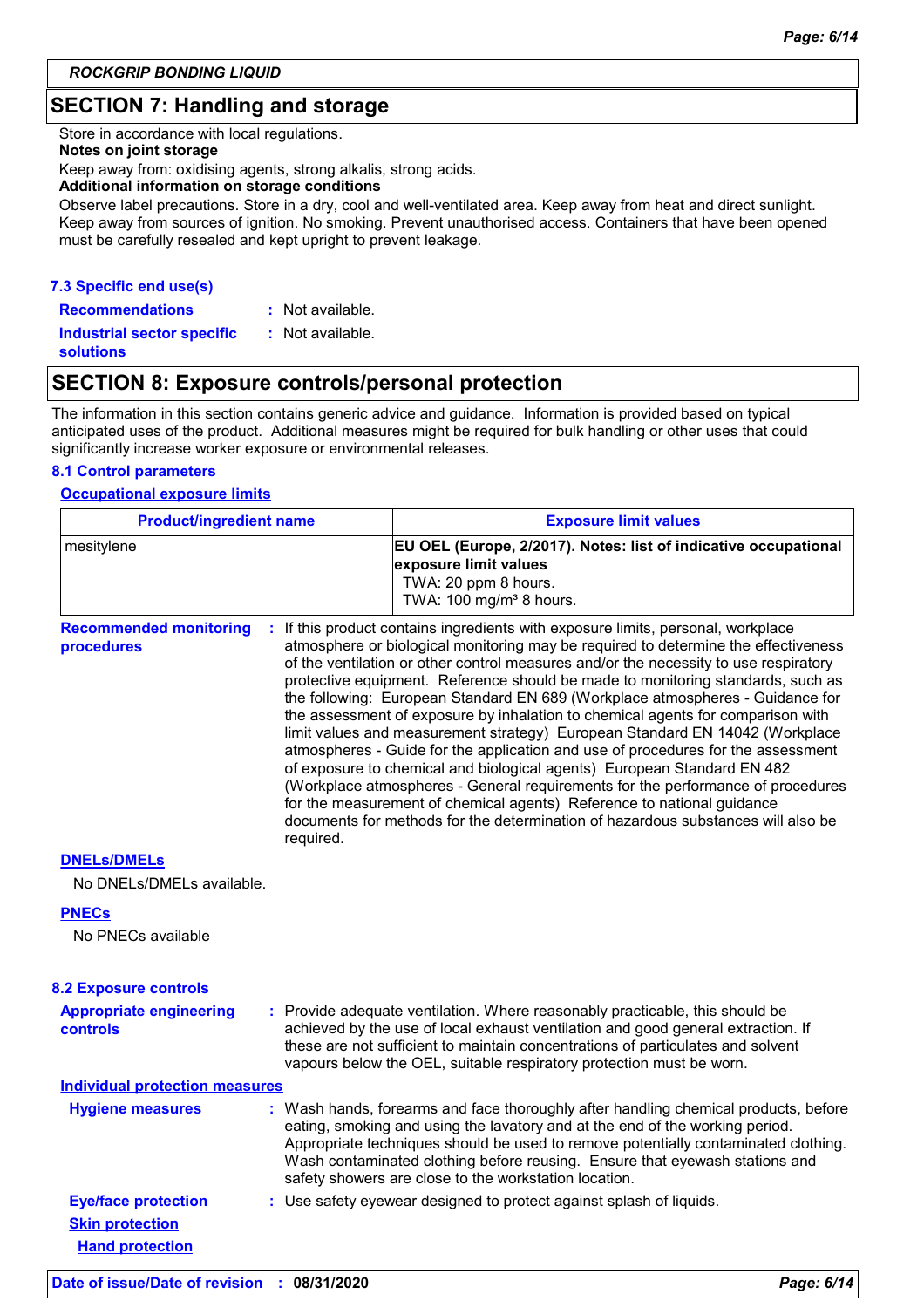# **SECTION 8: Exposure controls/personal protection**

| <b>Gloves</b>                             | : When prolonged or frequently repeated contact may occur, a glove with a protection<br>class of 6 (breakthrough time >480 minutes according to EN374) is recommended.<br>Recommended gloves: Viton $\otimes$ or Nitrile, thickness $\geq 0.38$ mm.<br>When only brief contact is expected, a glove with protection class of 2 or higher<br>(breakthrough time > 30 minutes according to EN374) is recommended.<br>Recommended gloves: Nitrile, thickness $\geq 0.12$ mm.<br>Gloves should be replaced regularly and if there is any sign of damage to the glove<br>material. |
|-------------------------------------------|-------------------------------------------------------------------------------------------------------------------------------------------------------------------------------------------------------------------------------------------------------------------------------------------------------------------------------------------------------------------------------------------------------------------------------------------------------------------------------------------------------------------------------------------------------------------------------|
|                                           | The performance or effectiveness of the glove may be reduced by physical/chemical<br>damage and poor maintenance.                                                                                                                                                                                                                                                                                                                                                                                                                                                             |
| <b>Body protection</b>                    | : Personnel should wear antistatic clothing made of natural fibres or of high-<br>temperature-resistant synthetic fibres.                                                                                                                                                                                                                                                                                                                                                                                                                                                     |
| <b>Other skin protection</b>              | : Appropriate footwear and any additional skin protection measures should be<br>selected based on the task being performed and the risks involved and should be<br>approved by a specialist before handling this product.                                                                                                                                                                                                                                                                                                                                                     |
| <b>Respiratory protection</b>             | : If workers are exposed to concentrations above the exposure limit, they must use<br>appropriate, certified respirators.                                                                                                                                                                                                                                                                                                                                                                                                                                                     |
| <b>Environmental exposure</b><br>controls | : Do not allow to enter drains or watercourses.                                                                                                                                                                                                                                                                                                                                                                                                                                                                                                                               |

# **SECTION 9: Physical and chemical properties**

## **9.1. Information on basic physical and chemical properties**

| <b>Appearance</b>                                      |    |                                                                                                    |
|--------------------------------------------------------|----|----------------------------------------------------------------------------------------------------|
| <b>Physical state</b>                                  | ÷. | Liquid.                                                                                            |
| <b>Colour</b>                                          |    | Various: See label.                                                                                |
| <b>Odour</b>                                           |    | Not available.                                                                                     |
| <b>Odour threshold</b>                                 |    | Not available.                                                                                     |
| pH                                                     |    | Not available.                                                                                     |
| <b>Melting point/freezing point</b>                    |    | Not available.                                                                                     |
| Initial boiling point and boiling<br>range             | ÷. | $157^{\circ}$ C                                                                                    |
| <b>Flash point</b>                                     |    | Closed cup: 37°C                                                                                   |
| <b>Evaporation rate</b>                                |    | Not available.                                                                                     |
| <b>Upper/lower flammability or</b><br>explosive limits |    | $:$ Not available.                                                                                 |
| <b>Vapour pressure</b>                                 |    | Not available.                                                                                     |
| <b>Vapour density</b>                                  |    | Not available.                                                                                     |
| <b>Relative density</b>                                |    | 0.818                                                                                              |
| <b>Solubility(ies)</b>                                 |    | Insoluble in the following materials: cold water.                                                  |
| <b>Partition coefficient: n-octanol/</b><br>water      |    | : Not available.                                                                                   |
| <b>Auto-ignition temperature</b>                       |    | : Not available.                                                                                   |
| <b>Decomposition temperature</b>                       |    | Not available.                                                                                     |
| <b>Viscosity</b>                                       |    | Kinematic (room temperature): 0,11 cm <sup>2</sup> /s<br>Kinematic (40°C): 0,06 cm <sup>2</sup> /s |
| <b>Explosive properties</b>                            |    | Not available.                                                                                     |
| <b>Oxidising properties</b>                            |    | Not available.                                                                                     |
| 9.2. Other information                                 |    |                                                                                                    |
| <b>Solubility in water</b>                             |    | : Not available.                                                                                   |
|                                                        |    |                                                                                                    |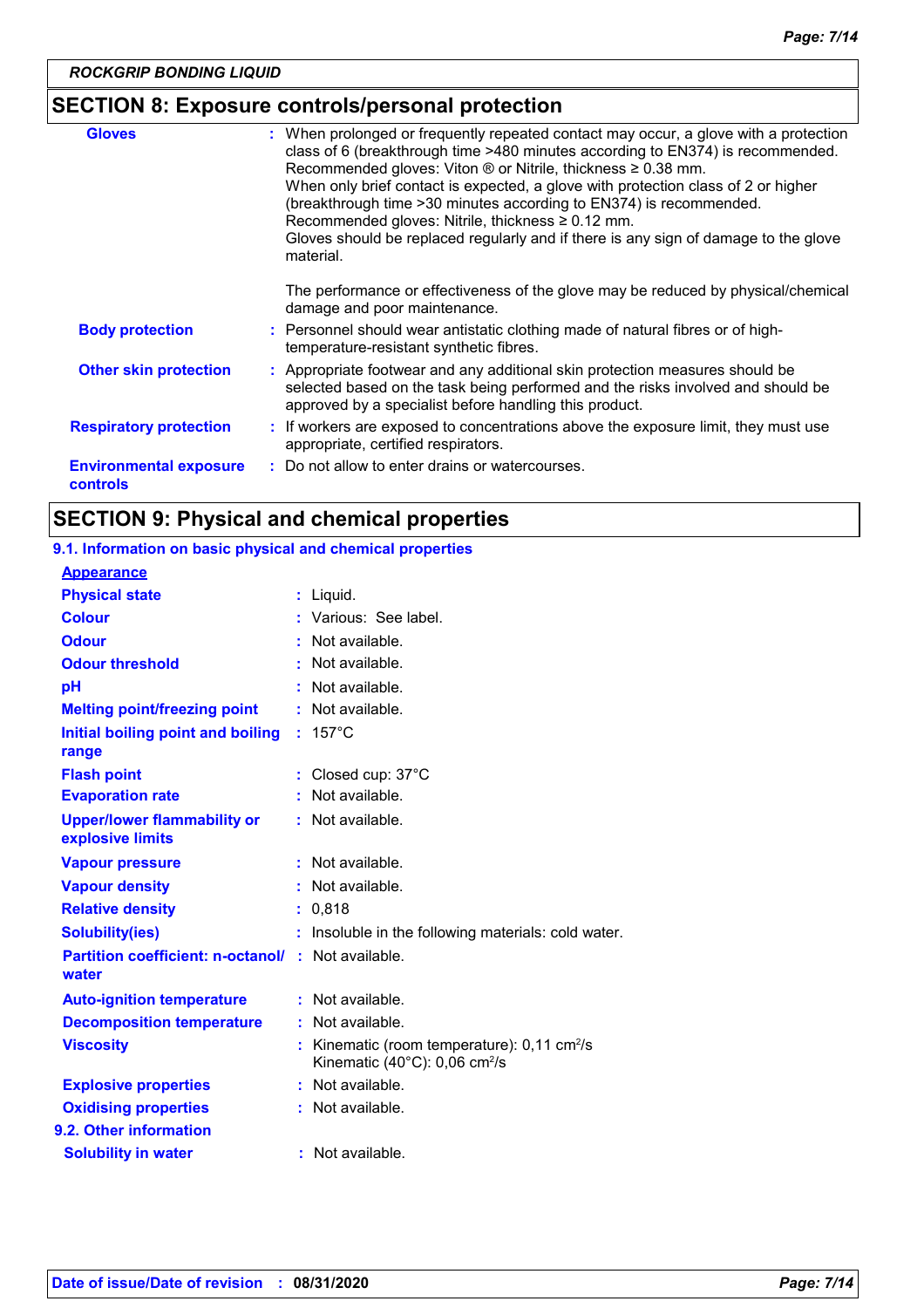## **SECTION 10: Stability and reactivity**

| APATIAN JJ T I I I I I I A I II                   |                                                                                                                                     |
|---------------------------------------------------|-------------------------------------------------------------------------------------------------------------------------------------|
| <b>10.6 Hazardous</b><br>decomposition products   | : Decomposition products may include the following materials: carbon monoxide,<br>carbon dioxide, smoke, oxides of nitrogen.        |
| 10.5 Incompatible materials                       | : Keep away from the following materials to prevent strong exothermic reactions:<br>oxidising agents, strong alkalis, strong acids. |
| <b>10.4 Conditions to avoid</b>                   | : When exposed to high temperatures may produce hazardous decomposition<br>products.                                                |
| <b>10.3 Possibility of</b><br>hazardous reactions | : Under normal conditions of storage and use, hazardous reactions will not occur.                                                   |
| <b>10.2 Chemical stability</b>                    | : Stable under recommended storage and handling conditions (see Section 7).                                                         |
| <b>10.1 Reactivity</b>                            | : No specific test data related to reactivity available for this product or its ingredients.                                        |

## **SECTION 11: Toxicological information**

#### **11.1 Information on toxicological effects**

There are no data available on the mixture itself. The mixture has been assessed following the conventional method of the CLP Regulation (EC) No 1272/2008 and is classified for toxicological properties accordingly. See Sections 2 and 3 for details.

Exposure to component solvent vapour concentrations in excess of the stated occupational exposure limit may result in adverse health effects such as mucous membrane and respiratory system irritation and adverse effects on the kidneys, liver and central nervous system. Symptoms and signs include headache, dizziness, fatigue, muscular weakness, drowsiness and, in extreme cases, loss of consciousness.

Solvents may cause some of the above effects by absorption through the skin. Repeated or prolonged contact with the mixture may cause removal of natural fat from the skin, resulting in non-allergic contact dermatitis and absorption through the skin.

If splashed in the eyes, the liquid may cause irritation and reversible damage.

Ingestion may cause nausea, diarrhea and vomiting.

This takes into account, where known, delayed and immediate effects and also chronic effects of components from short-term and long-term exposure by oral, inhalation and dermal routes of exposure and eye contact.

#### **Acute toxicity**

| <b>Product/ingredient name</b>                                | <b>Result</b>              | <b>Species</b> | <b>Dose</b>                | <b>Exposure</b> |
|---------------------------------------------------------------|----------------------------|----------------|----------------------------|-----------------|
| Solvent naphtha<br>(petroleum), medium aliph.                 | LC50 Inhalation Vapour     | Rat            | $>5500$ ppm                | 4 hours         |
|                                                               | ILD50 Dermal<br>ILD50 Oral | Rabbit<br>Rat  | >3000 mg/kg<br>>5000 mg/kg |                 |
| Reaction Mass of<br>Ethylbenzene and M-Xylene<br>and P-Xylene | ILC50 Inhalation Gas.      | Rat            | 5000 ppm                   | 4 hours         |
|                                                               | LD50 Oral                  | Rat            | 4300 mg/kg                 |                 |

**Conclusion/Summary :** Not available.

**Acute toxicity estimates**

| <b>Route</b>         | <b>ATE value</b>     |
|----------------------|----------------------|
| <b>Dermal</b>        | 21178,3 mg/kg        |
| Inhalation (vapours) | $211,8 \text{ mg/l}$ |

**Irritation/Corrosion**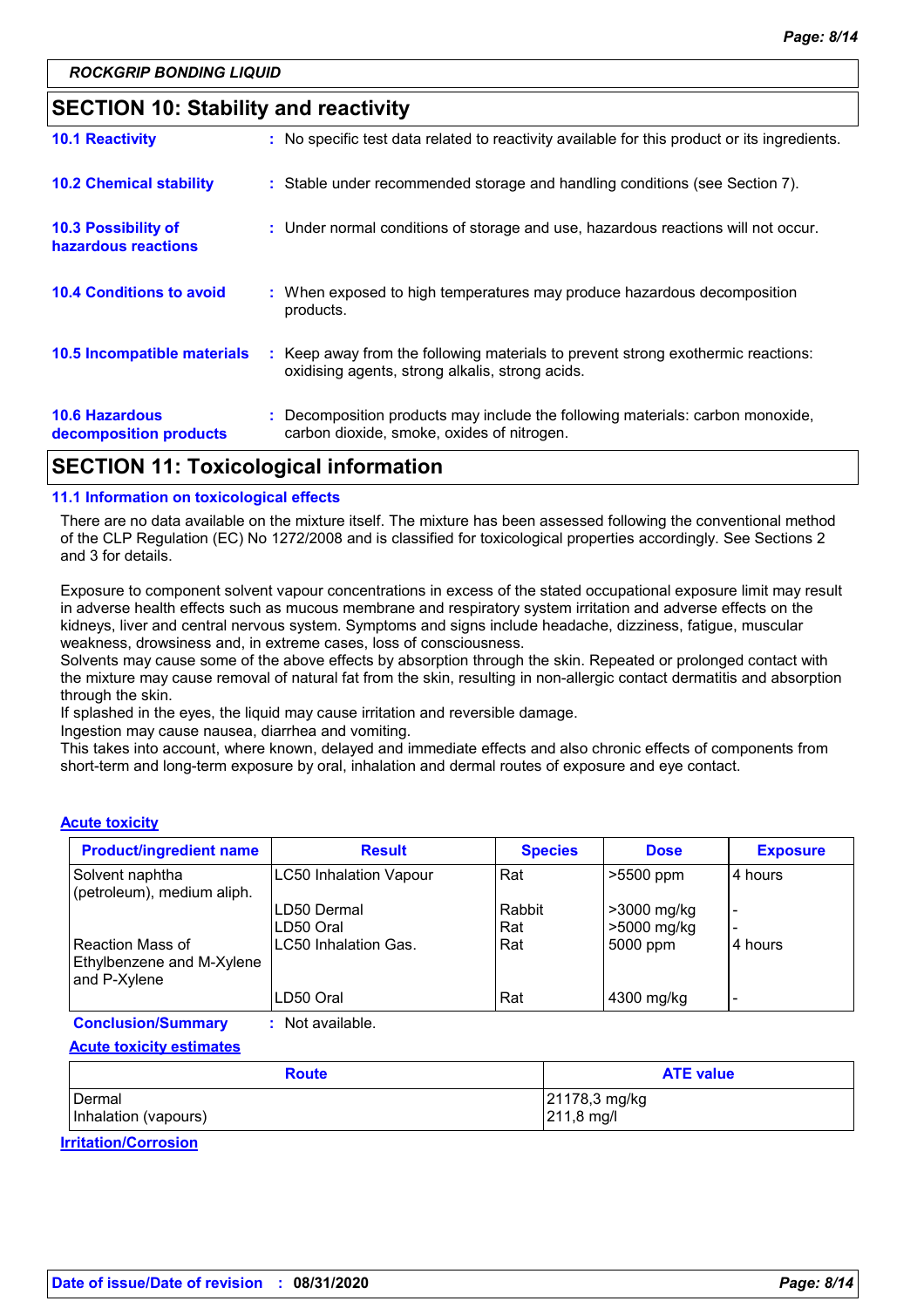# **SECTION 11: Toxicological information**

| <b>Product/ingredient name</b>                                       | <b>Result</b>              | <b>Species</b> | <b>Score</b>             | <b>Exposure</b>                         | <b>Observation</b>            |
|----------------------------------------------------------------------|----------------------------|----------------|--------------------------|-----------------------------------------|-------------------------------|
| <b>Reaction Mass of</b><br>Ethylbenzene and M-Xylene<br>and P-Xylene | Eyes - Mild irritant       | Rabbit         |                          | 87 mg                                   |                               |
|                                                                      | Eyes - Severe irritant     | Rabbit         | $\qquad \qquad -$        | 24 hours 5                              |                               |
|                                                                      | Skin - Mild irritant       | Rat            | $\overline{\phantom{0}}$ | mg<br>8 hours 60<br>microliters         |                               |
|                                                                      | Skin - Moderate irritant   | Rabbit         | $\overline{\phantom{0}}$ | 100%                                    |                               |
| Solvent naphtha (petroleum),<br>heavy arom.                          | Skin - Mild irritant       | Rabbit         | $\overline{\phantom{a}}$ | 24 hours 500<br>microliters             |                               |
| mesitylene                                                           | Eyes - Mild irritant       | Rabbit         | $\qquad \qquad -$        | 24 hours 500                            |                               |
|                                                                      | Skin - Moderate irritant   | Rabbit         | $\overline{a}$           | milligrams<br>24 hours 20<br>milligrams |                               |
| <b>Conclusion/Summary</b>                                            | : Not available.           |                |                          |                                         |                               |
| <b>Sensitisation</b>                                                 |                            |                |                          |                                         |                               |
| <b>Conclusion/Summary</b>                                            | : Not available.           |                |                          |                                         |                               |
| <b>Mutagenicity</b>                                                  |                            |                |                          |                                         |                               |
| <b>Conclusion/Summary</b>                                            | : Not available.           |                |                          |                                         |                               |
| <b>Carcinogenicity</b>                                               |                            |                |                          |                                         |                               |
| <b>Product/ingredient name</b>                                       | <b>Result</b>              | <b>Species</b> |                          | <b>Dose</b>                             | <b>Exposure</b>               |
| <b>Reaction Mass of</b><br>Ethylbenzene and M-Xylene<br>and P-Xylene | Positive - Inhalation - TC | Mouse          | $<$ 75 ppm               |                                         | 103 weeks; 5<br>days per week |
| <b>Conclusion/Summary</b>                                            | : Not available.           |                |                          |                                         |                               |
| <b>Reproductive toxicity</b>                                         |                            |                |                          |                                         |                               |
| <b>Conclusion/Summary</b>                                            | : Not available.           |                |                          |                                         |                               |
| <b>Teratogenicity</b>                                                |                            |                |                          |                                         |                               |

**Conclusion/Summary :** Not available.

### **Specific target organ toxicity (single exposure)**

| <b>Product/ingredient name</b>                                                                              | <b>Category</b>          | <b>Route of</b><br>exposure        | <b>Target organs</b>                                               |
|-------------------------------------------------------------------------------------------------------------|--------------------------|------------------------------------|--------------------------------------------------------------------|
| Naphtha (petroleum), hydrodesulfurized heavy<br>Reaction Mass of Ethylbenzene and M-Xylene and P-<br>Xylene | Category 3<br>Category 3 | Not applicable.<br>Not applicable. | Narcotic effects<br><b>Respiratory tract</b><br><b>lirritation</b> |
| Solvent naphtha (petroleum), heavy arom.                                                                    | Category 3               | Not applicable.                    | Respiratory tract<br>irritation                                    |

## **Specific target organ toxicity (repeated exposure)**

| <b>Product/ingredient name</b>                                                             | <b>Category</b>          | <b>Route of</b><br>exposure          | <b>Target organs</b>                                  |
|--------------------------------------------------------------------------------------------|--------------------------|--------------------------------------|-------------------------------------------------------|
| Naphtha (petroleum), hydrodesulfurized heavy<br>Solvent naphtha (petroleum), medium aliph. | Category 2<br>Category 1 | l Not determined<br>l Not determined | respiratory system<br>central nervous<br>system (CNS) |
| Reaction Mass of Ethylbenzene and M-Xylene and P-<br>Xylene                                | Category 2               | l Not determined                     | Not determined                                        |

**Aspiration hazard**

| <b>Product/ingredient name</b>                          | <b>Result</b>                         |
|---------------------------------------------------------|---------------------------------------|
| Naphtha (petroleum), hydrodesulfurized heavy            | <b>ASPIRATION HAZARD - Category 1</b> |
| Solvent naphtha (petroleum), medium aliph.              | <b>ASPIRATION HAZARD - Category 1</b> |
| Reaction Mass of Ethylbenzene and M-Xylene and P-Xylene | <b>ASPIRATION HAZARD - Category 1</b> |
| Solvent naphtha (petroleum), heavy arom.                | <b>ASPIRATION HAZARD - Category 1</b> |

**Other information :**

: Not available.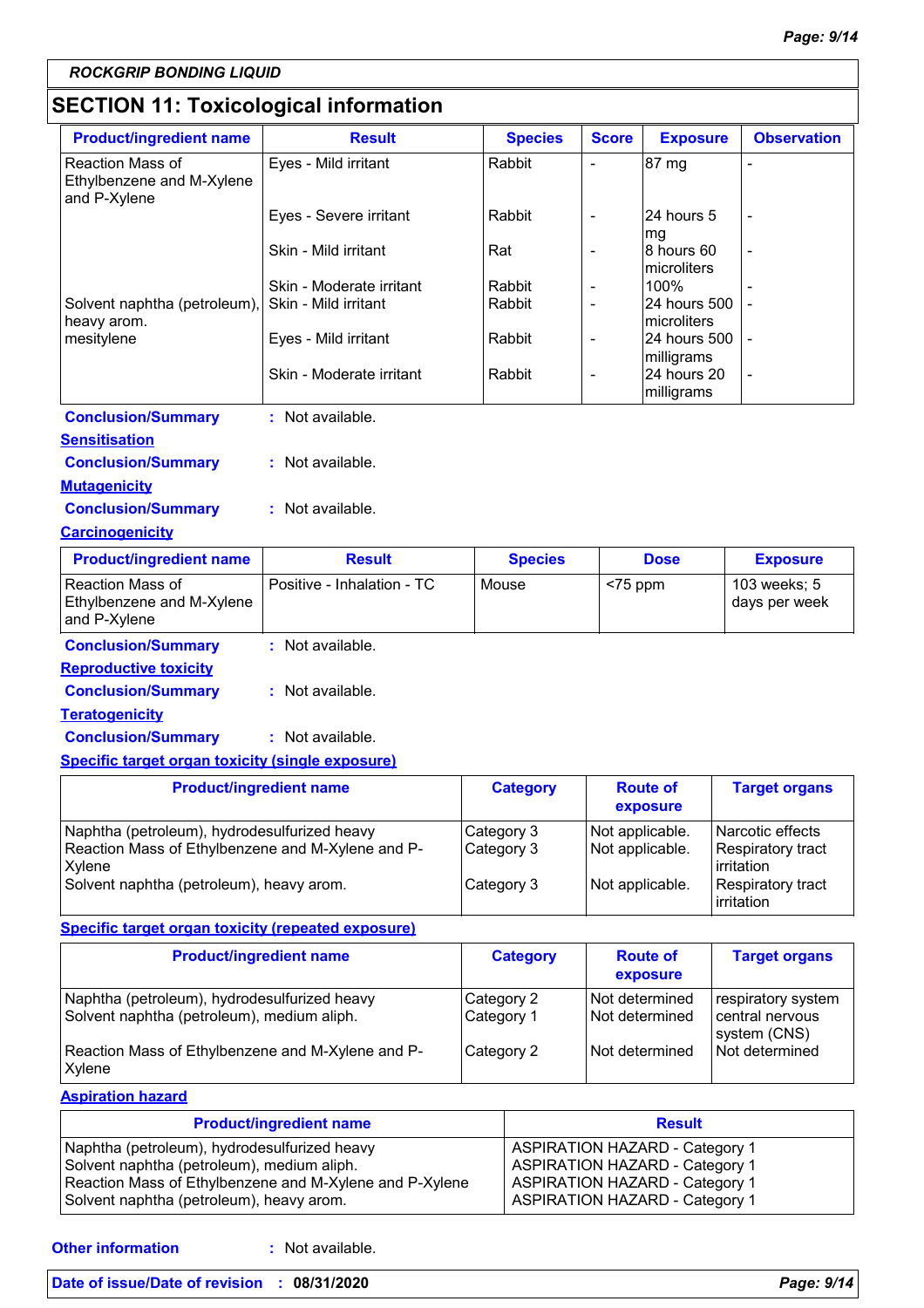# **SECTION 12: Ecological information**

### **12.1 Toxicity**

There are no data available on the mixture itself. Do not allow to enter drains or watercourses.

The mixture has been assessed following the summation method of the CLP Regulation (EC) No 1272/2008 and is classified for eco-toxicological properties accordingly. See Sections 2 and 3 for details.

| <b>Product/ingredient name</b>                                | <b>Result</b>                                                          | <b>Species</b>                                        | <b>Exposure</b>     |
|---------------------------------------------------------------|------------------------------------------------------------------------|-------------------------------------------------------|---------------------|
| Reaction Mass of<br>Ethylbenzene and M-Xylene<br>and P-Xylene | Acute LC50 8500 µg/l Marine water                                      | Crustaceans - Palaemonetes<br>pugio                   | 48 hours            |
| mesitylene                                                    | Acute LC50 13400 µg/l Fresh water<br>Chronic NOEC 400 µg/l Fresh water | Fish - Pimephales promelas<br>Daphnia - Daphnia magna | 96 hours<br>21 days |
| <b>Conclusion/Summary</b>                                     | : Not available.                                                       |                                                       |                     |

## **12.2 Persistence and degradability**

### **Conclusion/Summary :** Not available.

| <b>Product/ingredient name</b>                                 | <b>Aquatic half-life</b> | <b>Photolysis</b> | <b>Biodegradability</b> |
|----------------------------------------------------------------|--------------------------|-------------------|-------------------------|
| Reaction Mass of<br>Ethylbenzene and M-Xylene<br>Land P-Xylene |                          |                   | Readily                 |

### **12.3 Bioaccumulative potential**

| <b>Product/ingredient name</b>                         | $\mathsf{LogP}_\mathsf{ow}$ | <b>BCF</b> | <b>Potential</b> |
|--------------------------------------------------------|-----------------------------|------------|------------------|
| Naphtha (petroleum),<br>hydrodesulfurized heavy        |                             | 10 to 2500 | high             |
| Solvent naphtha (petroleum), 2.8 to 6.5<br>heavy arom. |                             | 99 to 5780 | high             |
| mesitylene                                             | 3,42                        | 161        | l low            |

| 12.4 Mobility in soil                                   |                  |
|---------------------------------------------------------|------------------|
| <b>Soil/water partition</b><br><b>coefficient (Koc)</b> | : Not available. |
| <b>Mobility</b>                                         | : Not available. |

## **12.5 Results of PBT and vPvB assessment**

| <b>PBT</b>  | : Not applicable. |
|-------------|-------------------|
| <b>vPvB</b> | : Not applicable. |

**12.6 Other adverse effects** : No known significant effects or critical hazards.

## **SECTION 13: Disposal considerations**

The information in this section contains generic advice and guidance. The list of Identified Uses in Section 1 should be consulted for any available use-specific information provided in the Exposure Scenario(s).

## **13.1 Waste treatment methods**

| <b>Product</b>             |                                                                                                                                                                                                                                                                                                                                                                                                                                                                                                                                                      |
|----------------------------|------------------------------------------------------------------------------------------------------------------------------------------------------------------------------------------------------------------------------------------------------------------------------------------------------------------------------------------------------------------------------------------------------------------------------------------------------------------------------------------------------------------------------------------------------|
| <b>Methods of disposal</b> | : The generation of waste should be avoided or minimised wherever possible.<br>Disposal of this product, solutions and any by-products should at all times comply<br>with the requirements of environmental protection and waste disposal legislation<br>and any regional local authority requirements. Dispose of surplus and non-<br>recyclable products via a licensed waste disposal contractor. Waste should not be<br>disposed of untreated to the sewer unless fully compliant with the requirements of<br>all authorities with jurisdiction. |
| <b>Hazardous waste</b>     | : The classification of the product may meet the criteria for a hazardous waste.                                                                                                                                                                                                                                                                                                                                                                                                                                                                     |
|                            |                                                                                                                                                                                                                                                                                                                                                                                                                                                                                                                                                      |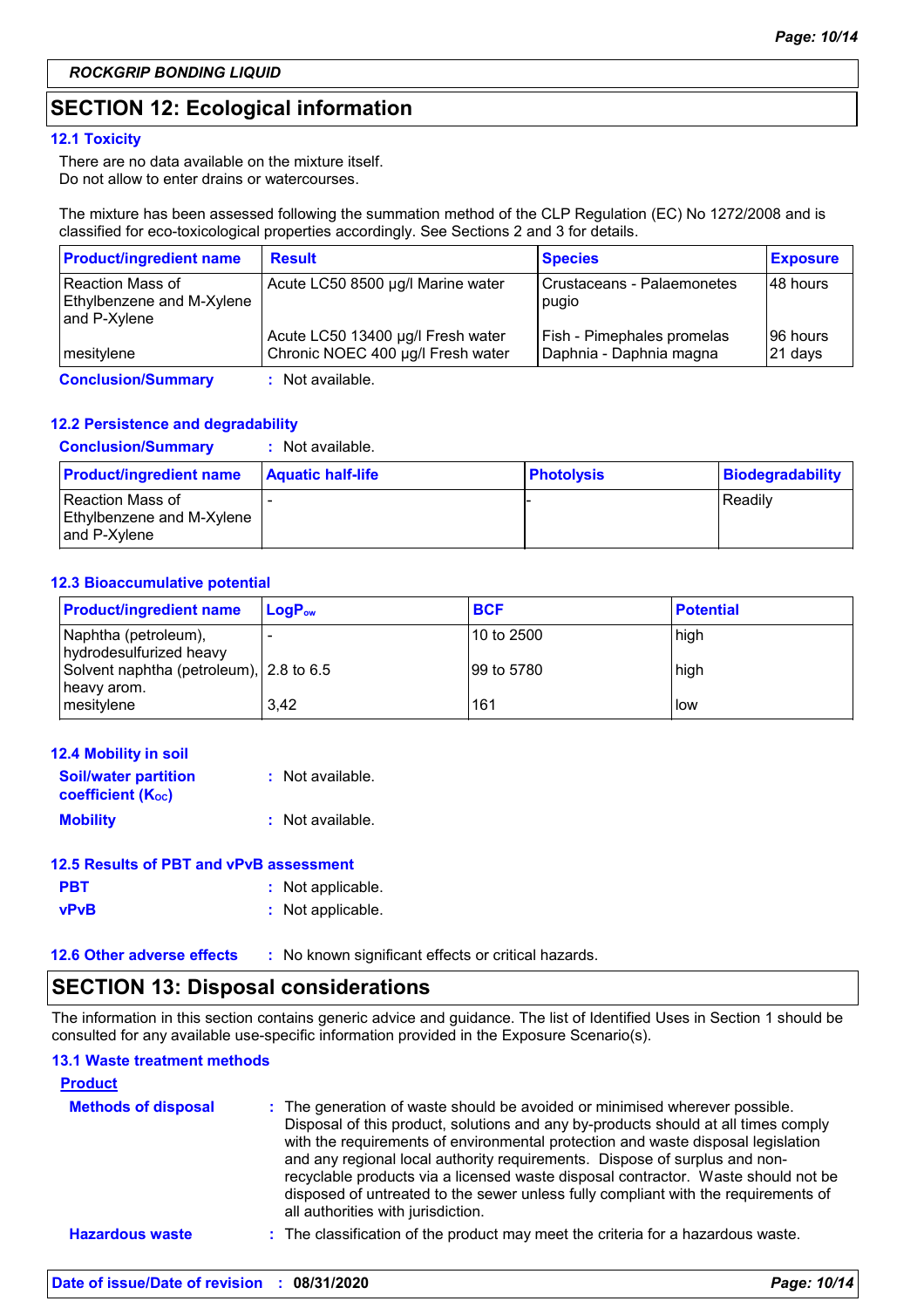# **SECTION 13: Disposal considerations**

| <b>Disposal considerations</b> | Do not allow to enter drains or watercourses.<br>Dispose of according to all federal, state and local applicable regulations.<br>If this product is mixed with other wastes, the original waste product code may no<br>longer apply and the appropriate code should be assigned.<br>For further information, contact your local waste authority.                                                                                                                                                                                                            |  |
|--------------------------------|-------------------------------------------------------------------------------------------------------------------------------------------------------------------------------------------------------------------------------------------------------------------------------------------------------------------------------------------------------------------------------------------------------------------------------------------------------------------------------------------------------------------------------------------------------------|--|
| <b>Packaging</b>               |                                                                                                                                                                                                                                                                                                                                                                                                                                                                                                                                                             |  |
| <b>Methods of disposal</b>     | The generation of waste should be avoided or minimised wherever possible. Waste<br>packaging should be recycled. Incineration or landfill should only be considered<br>when recycling is not feasible.                                                                                                                                                                                                                                                                                                                                                      |  |
| <b>Disposal considerations</b> | Using information provided in this safety data sheet, advice should be obtained from<br>the relevant waste authority on the classification of empty containers.<br>Empty containers must be scrapped or reconditioned.<br>Dispose of containers contaminated by the product in accordance with local or<br>national legal provisions.                                                                                                                                                                                                                       |  |
| <b>Type of packaging</b>       | European waste catalogue (EWC)                                                                                                                                                                                                                                                                                                                                                                                                                                                                                                                              |  |
| <b>CEPE Paint Guidelines</b>   | 15 01 10*<br>packaging containing residues of or contaminated by<br>hazardous substances                                                                                                                                                                                                                                                                                                                                                                                                                                                                    |  |
| <b>Special precautions</b>     | This material and its container must be disposed of in a safe way. Care should be<br>taken when handling emptied containers that have not been cleaned or rinsed out.<br>Empty containers or liners may retain some product residues. Vapour from product<br>residues may create a highly flammable or explosive atmosphere inside the<br>container. Do not cut, weld or grind used containers unless they have been cleaned<br>thoroughly internally. Avoid dispersal of spilt material and runoff and contact with<br>soil, waterways, drains and sewers. |  |

# **SECTION 14: Transport information**

## **Information pertaining to IATA and ADN is considered not relevant since the material is not packaged in the correct approved packaging required of these methods of transport.**

|                                                                    | <b>ADR</b>                                                                                                                | <b>IMDG</b>                                                                                                                                                                                                                                   |
|--------------------------------------------------------------------|---------------------------------------------------------------------------------------------------------------------------|-----------------------------------------------------------------------------------------------------------------------------------------------------------------------------------------------------------------------------------------------|
| 14.1 UN number                                                     | <b>UN1993</b>                                                                                                             | <b>UN1993</b>                                                                                                                                                                                                                                 |
| 14.2 UN proper<br>shipping name                                    | FLAMMABLE LIQUID, N.O.S. (Naphtha<br>(petroleum), hydrodesulfurized heavy, Solvent<br>naphtha (petroleum), medium aliph.) | FLAMMABLE LIQUID, N.O.S. (Naphtha<br>(petroleum), hydrodesulfurized heavy, Solvent<br>naphtha (petroleum), medium aliph.). Marine<br>pollutant (Naphtha (petroleum),<br>hydrodesulfurized heavy, Solvent naphtha<br>(petroleum), heavy arom.) |
| <b>14.3 Transport</b><br>hazard class(es)                          |                                                                                                                           |                                                                                                                                                                                                                                               |
| <b>Class</b>                                                       | 3                                                                                                                         | 3                                                                                                                                                                                                                                             |
| <b>Subsidiary class</b>                                            |                                                                                                                           |                                                                                                                                                                                                                                               |
| <b>14.4 Packing group</b>                                          | Ш                                                                                                                         | Ш                                                                                                                                                                                                                                             |
| 14.5<br><b>Environmental</b><br>hazards<br><b>Marine pollutant</b> | Yes.                                                                                                                      | Yes.                                                                                                                                                                                                                                          |
| <b>Marine pollutant</b><br><b>substances</b>                       |                                                                                                                           | Naphtha (petroleum), hydrodesulfurized heavy,<br>Solvent naphtha (petroleum), heavy arom.                                                                                                                                                     |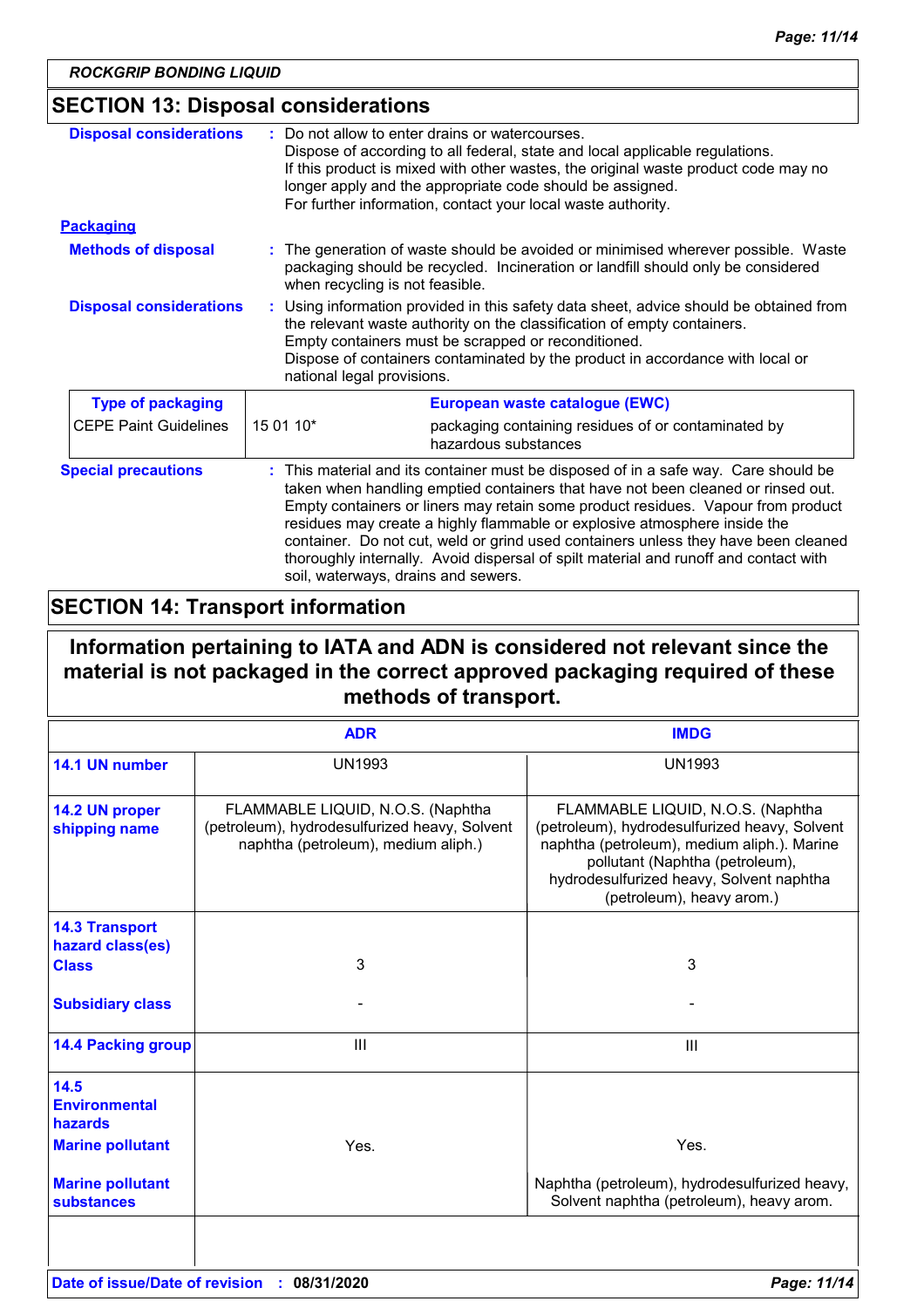# **Information pertaining to IATA and ADN is considered not relevant since the material is not packaged in the correct approved packaging required of these methods of transport.**

| 1100110000011011000111                                                                                                                                                                                                                                                          |                                                                                                                                                 |                                                                                                      |  |
|---------------------------------------------------------------------------------------------------------------------------------------------------------------------------------------------------------------------------------------------------------------------------------|-------------------------------------------------------------------------------------------------------------------------------------------------|------------------------------------------------------------------------------------------------------|--|
| <b>14.6 Special</b><br>Transport within user's premises: always<br>precautions for<br>transport in closed containers that are upright<br>and secure. Ensure that persons transporting<br><b>user</b><br>the product know what to do in the event of an<br>accident or spillage. |                                                                                                                                                 |                                                                                                      |  |
| <b>HI/Kemler number</b>                                                                                                                                                                                                                                                         | 30                                                                                                                                              |                                                                                                      |  |
| <b>Emergency</b><br>schedules (EmS)                                                                                                                                                                                                                                             |                                                                                                                                                 | $F-E$ , S-E                                                                                          |  |
| 14.7 Transport in bulk<br>: Not applicable.<br>according to Annex II of<br><b>MARPOL and the IBC Code</b>                                                                                                                                                                       |                                                                                                                                                 |                                                                                                      |  |
| <b>Additional</b><br><b>information</b>                                                                                                                                                                                                                                         | The environmentally hazardous substance<br>mark is not required when transported in sizes<br>of $\leq 5$ L or $\leq 5$ kg.<br>Tunnel code (D/E) | The marine pollutant mark is not required when<br>transported in sizes of $\leq$ 5 L or $\leq$ 5 kg. |  |

## **SECTION 15: Regulatory information**

**15.1 Safety, health and environmental regulations/legislation specific for the substance or mixture**

## **EU Regulation (EC) No. 1907/2006 (REACH)**

**Annex XIV - List of substances subject to authorisation**

## **Annex XIV**

None of the components are listed, or the component present is below its threshold.

**Substances of very high concern**

None of the components are listed, or the component present is below its threshold.

**Annex XVII - Restrictions :** Not applicable.

**on the manufacture, placing on the market and use of certain dangerous substances, mixtures and articles**

**Other EU regulations**

**VOC for Ready-for-Use Mixture :** Not applicable.

**Ozone depleting substances (1005/2009/EU)**

Not listed.

**Prior Informed Consent (PIC) (649/2012/EU)**

Not listed.

## **Seveso Directive**

This product may add to the calculation for determining whether a site is within the scope of the Seveso Directive on major accident hazards.

**International regulations**

**Chemical Weapon Convention List Schedules I, II & III Chemicals**

Not listed.

## **Montreal Protocol (Annexes A, B, C, E)**

Not listed.

**Stockholm Convention on Persistent Organic Pollutants**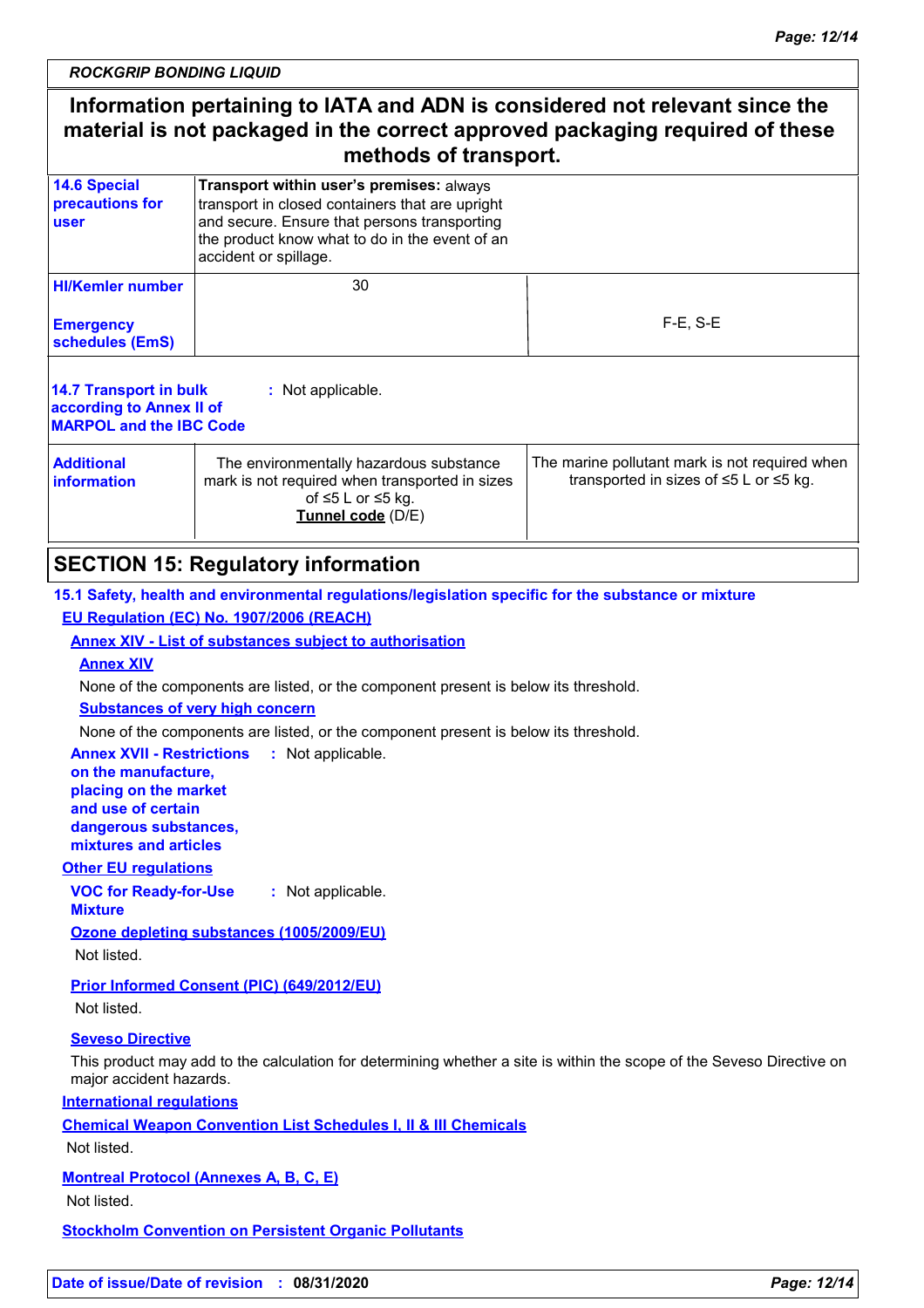## **SECTION 15: Regulatory information**

Not listed.

**Rotterdam Convention on Prior Informed Consent (PIC)** Not listed.

## **UNECE Aarhus Protocol on POPs and Heavy Metals**

Not listed.

#### **15.2 Chemical safety**

**assessment**

# **SECTION 16: Other information**

**CEPE code :** 1

 $\nabla$  Indicates information that has changed from previously issued version.

| <b>Abbreviations and acronyms : ATE = Acute Toxicity Estimate</b> | CLP = Classification, Labelling and Packaging Regulation [Regulation (EC) No. |
|-------------------------------------------------------------------|-------------------------------------------------------------------------------|
|                                                                   | 1272/2008]                                                                    |
|                                                                   | DMEL = Derived Minimal Effect Level                                           |
|                                                                   | DNEL = Derived No Effect Level                                                |
|                                                                   | EUH statement = CLP-specific Hazard statement                                 |
|                                                                   | PBT = Persistent, Bioaccumulative and Toxic                                   |
|                                                                   | PNEC = Predicted No Effect Concentration                                      |
|                                                                   | <b>RRN = REACH Registration Number</b>                                        |
|                                                                   | vPvB = Very Persistent and Very Bioaccumulative                               |

**:** No Chemical Safety Assessment has been carried out.

#### **Procedure used to derive the classification according to Regulation (EC) No. 1272/2008 [CLP/GHS]**

| <b>Classification</b>   | <b>Justification</b>  |
|-------------------------|-----------------------|
| Flam. Lig. 3, H226      | On basis of test data |
| <b>STOT SE 3, H336</b>  | Calculation method    |
| <b>ISTOT RE 1. H372</b> | Calculation method    |
| Asp. Tox. 1, H304       | Calculation method    |
| Aquatic Chronic 2, H411 | Calculation method    |

#### **Full text of abbreviated H statements**

| H <sub>226</sub> | Flammable liquid and vapour.                             |
|------------------|----------------------------------------------------------|
| H304             | May be fatal if swallowed and enters airways.            |
| H312             | Harmful in contact with skin.                            |
| H <sub>315</sub> | Causes skin irritation.                                  |
| H319             | Causes serious eye irritation.                           |
| H332             | Harmful if inhaled.                                      |
| H335             | May cause respiratory irritation.                        |
| H336             | May cause drowsiness or dizziness.                       |
| H372             | Causes damage to organs through prolonged or repeated    |
|                  | exposure.                                                |
| H <sub>373</sub> | May cause damage to organs through prolonged or repeated |
|                  | exposure.                                                |
| H411             | Toxic to aquatic life with long lasting effects.         |
| H412             | Harmful to aquatic life with long lasting effects.       |

#### **Full text of classifications [CLP/GHS]**

| Acute Tox. 4, H312      | ACUTE TOXICITY (dermal) - Category 4                  |
|-------------------------|-------------------------------------------------------|
| Acute Tox. 4, H332      | <b>ACUTE TOXICITY (inhalation) - Category 4</b>       |
| Aquatic Chronic 2, H411 | LONG-TERM (CHRONIC) AQUATIC HAZARD - Category 2       |
| Aquatic Chronic 3, H412 | LONG-TERM (CHRONIC) AQUATIC HAZARD - Category 3       |
| Asp. Tox. 1, H304       | <b>ASPIRATION HAZARD - Category 1</b>                 |
| EUH066                  | Repeated exposure may cause skin dryness or cracking. |
| Eye Irrit. 2, H319      | SERIOUS EYE DAMAGE/EYE IRRITATION - Category 2        |
| Flam. Lig. 3, H226      | FLAMMABLE LIQUIDS - Category 3                        |
| Skin Irrit. 2, H315     | SKIN CORROSION/IRRITATION - Category 2                |
| STOT RE 1, H372         | SPECIFIC TARGET ORGAN TOXICITY - REPEATED             |
|                         | <b>EXPOSURE - Category 1</b>                          |
| STOT RE 2, H373         | SPECIFIC TARGET ORGAN TOXICITY - REPEATED             |
|                         |                                                       |